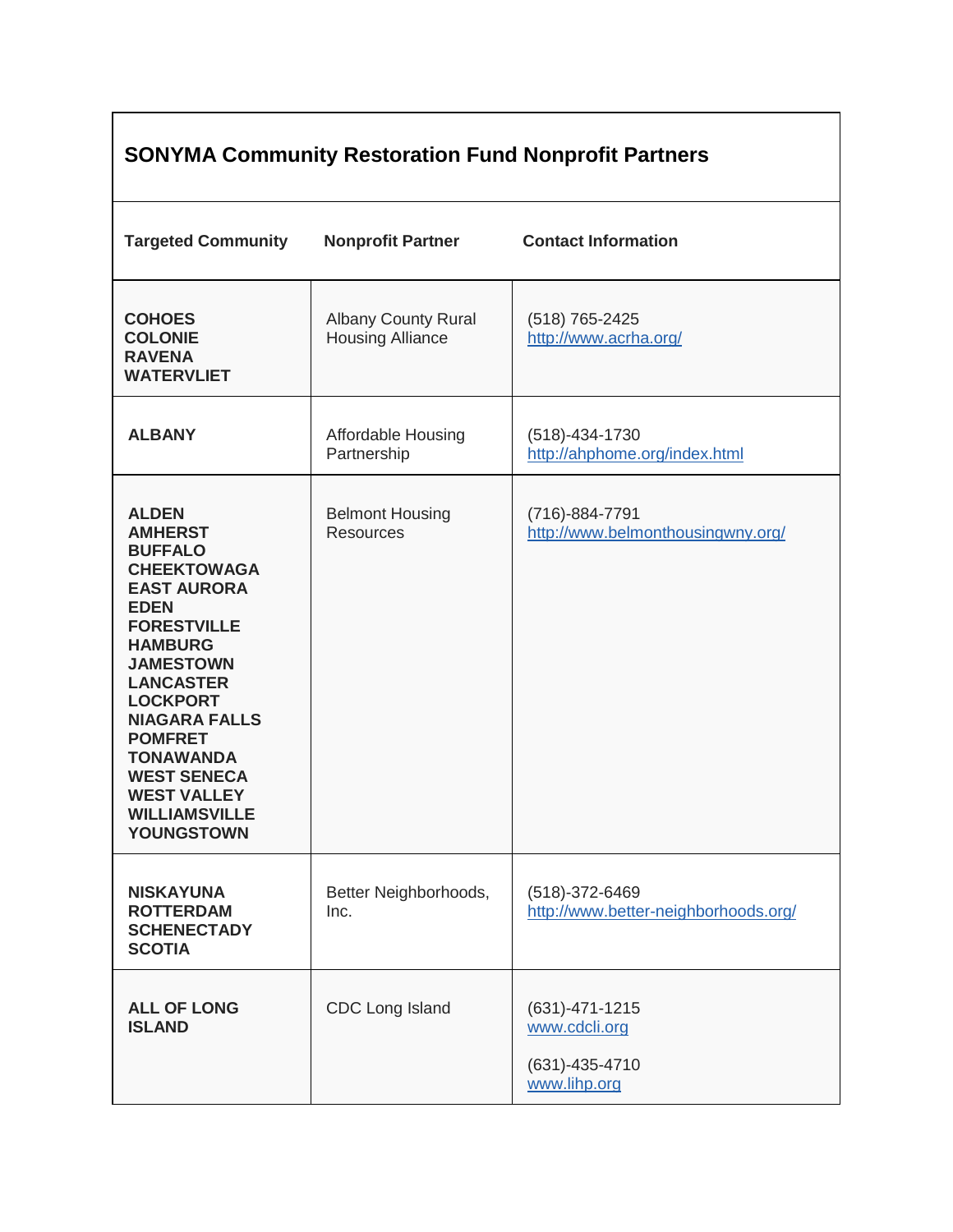|                                                                                                                                                                                                                                   | Long Island Housing<br>Partnership                                       |                                                     |
|-----------------------------------------------------------------------------------------------------------------------------------------------------------------------------------------------------------------------------------|--------------------------------------------------------------------------|-----------------------------------------------------|
| <b>DICKINSON CENTER</b><br><b>NORTH BANGOR</b><br><b>PLATTSBURGH</b>                                                                                                                                                              | <b>Housing Assistance</b><br>Program of Essex<br>County                  | $(518)-873-6888$<br>http://hapec.org/               |
| <b>AUBURN</b><br><b>CHITTENANGO</b><br><b>CICERO</b><br><b>FAYETTEVILLE</b><br><b>MANLIUS</b><br><b>SKANEATELES</b><br><b>SYRACUSE</b>                                                                                            | <b>Home HeadQuarters</b>                                                 | $(315)-474-1939$<br>https://www.homehq.org/         |
| <b>BEACON</b><br><b>CLINTON CORNERS</b><br><b>HOPEWELL</b><br><b>JUNCTION</b><br><b>HYDE PARK</b><br><b>PAWLING</b><br><b>PLEASANT VALLEY</b><br><b>POUGHKEEPSIE</b><br><b>POUGHQUAG</b><br><b>RHINEBECK</b><br><b>STORMVILLE</b> | <b>Hudson River Housing</b>                                              | (845)-454-5176<br>http://hudsonriverhousing.org/    |
| <b>LYONS</b><br><b>MEDINA</b><br><b>ONTARIO</b><br><b>PENN YAN</b><br><b>WILLIAMSON</b>                                                                                                                                           | Keuka Housing Council                                                    | $(315)-536-8707$<br>http://keukahousingcouncil.org/ |
| <b>AFTON</b><br><b>BINGHAMTON</b><br><b>ENDICOTT</b><br><b>STAMFORD</b><br><b>WALTON</b>                                                                                                                                          | Metro Interfaith                                                         | (607)-772-6766<br>http://metrointerfaith.org/       |
| <b>BLOOMING GROVE</b><br><b>CHESTER</b><br><b>FLORIDA</b><br><b>GOSHEN</b><br><b>GREENWOOD LAKE</b>                                                                                                                               | <b>Orange County Rural</b><br><b>Development Advisory</b><br>Corporation | (845)-713-4568<br>http://www.ocrdac.org/new/        |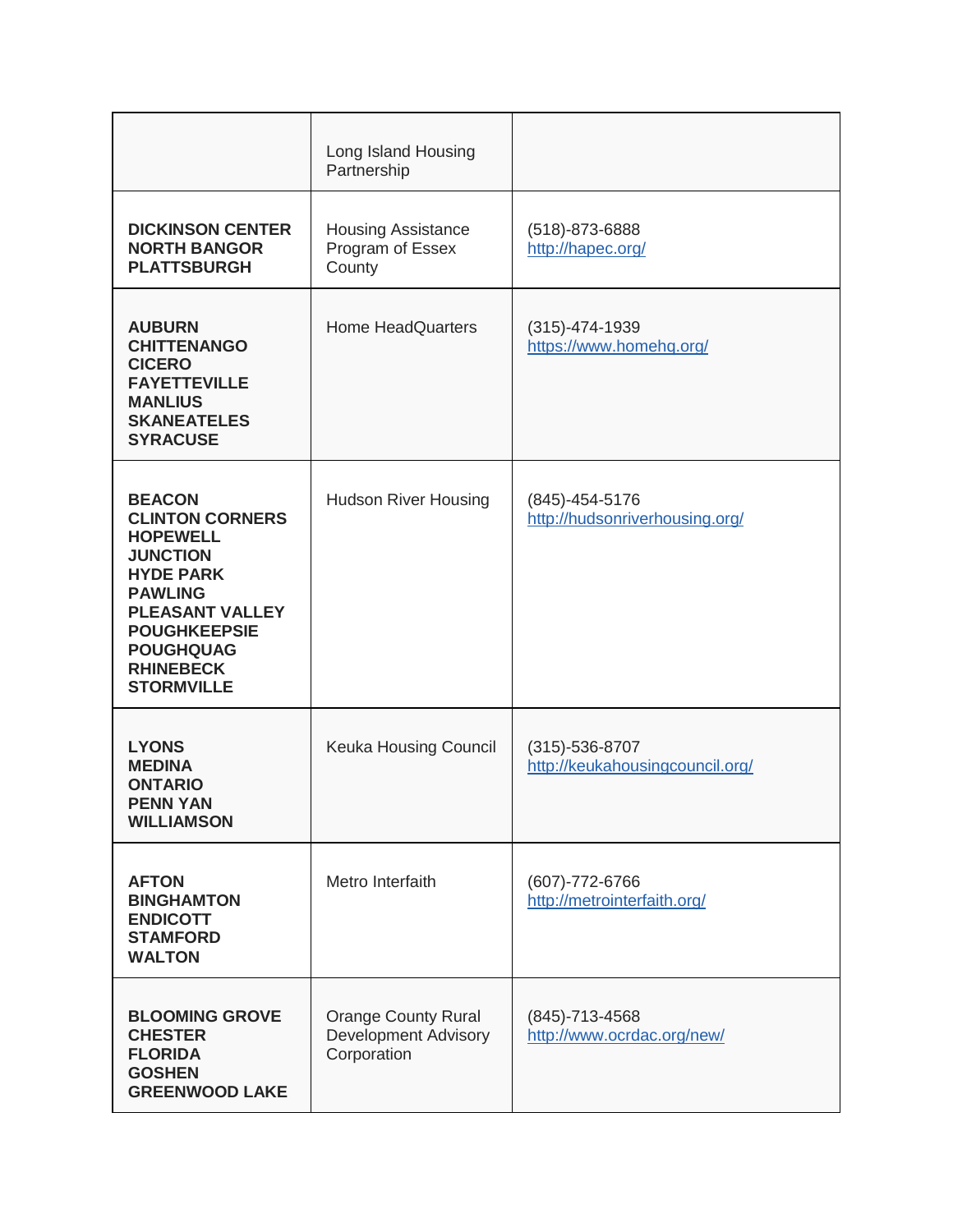| <b>HIGHLAND FALLS</b><br><b>HIGHLAND MILLS</b><br><b>MIDDLETOWN</b><br><b>MONROE</b><br><b>MONTGOMERY</b><br><b>NEW WINDSOR</b><br><b>NEWBURGH</b><br><b>WARWICK</b><br><b>WESTTOWN</b> |                                                    |                                                     |
|-----------------------------------------------------------------------------------------------------------------------------------------------------------------------------------------|----------------------------------------------------|-----------------------------------------------------|
| <b>GREECE</b><br><b>PENFIELD</b><br><b>PITTSFORD</b><br><b>ROCHESTER</b>                                                                                                                | The Housing Council at<br>Pathstone                | (585)-546-3700<br>http://www.thehousingcouncil.org/ |
| <b>LAKE PEEKSKILL</b><br><b>MAHOPAC</b><br><b>PATTERSON</b>                                                                                                                             | <b>Putnam County</b><br><b>Housing Corporation</b> | (845)-225-8493<br>https://www.putnamhousing.com/    |
| <b>CHESTNUT RIDGE</b><br><b>HAVERSTRAW</b><br><b>MONSEY</b><br><b>NEW CITY</b><br><b>NYACK</b><br><b>POMONA</b><br><b>SLOATSBURG</b><br><b>SPRING VALLEY</b>                            | <b>Rockland Housing</b><br><b>Action Coalition</b> | (845)-708-5799<br>http://rhachomes.org/             |
| <b>HIGHLAND</b><br><b>MARLBORO</b><br><b>NEW PALTZ</b><br><b>PINE BUSH</b><br><b>SUMMITVILLE</b><br><b>WALLKILL</b><br><b>WOODRIDGE</b>                                                 | <b>RUPCO</b>                                       | (845)-331-2140<br>http://rupco.org/                 |
| <b>BALLSTON SPA</b><br><b>E GREENBUSH</b><br><b>FORT ANN</b><br><b>FORT EDWARD</b><br><b>GRANVILLE</b><br><b>QUEENSBURY</b><br><b>SALEM</b><br><b>SARATOGA</b><br><b>SPRINGS</b>        | Troy Rehabilitation and<br>Improvement Program     | $(518)-690-0020$<br>http://www.triponline.org/      |